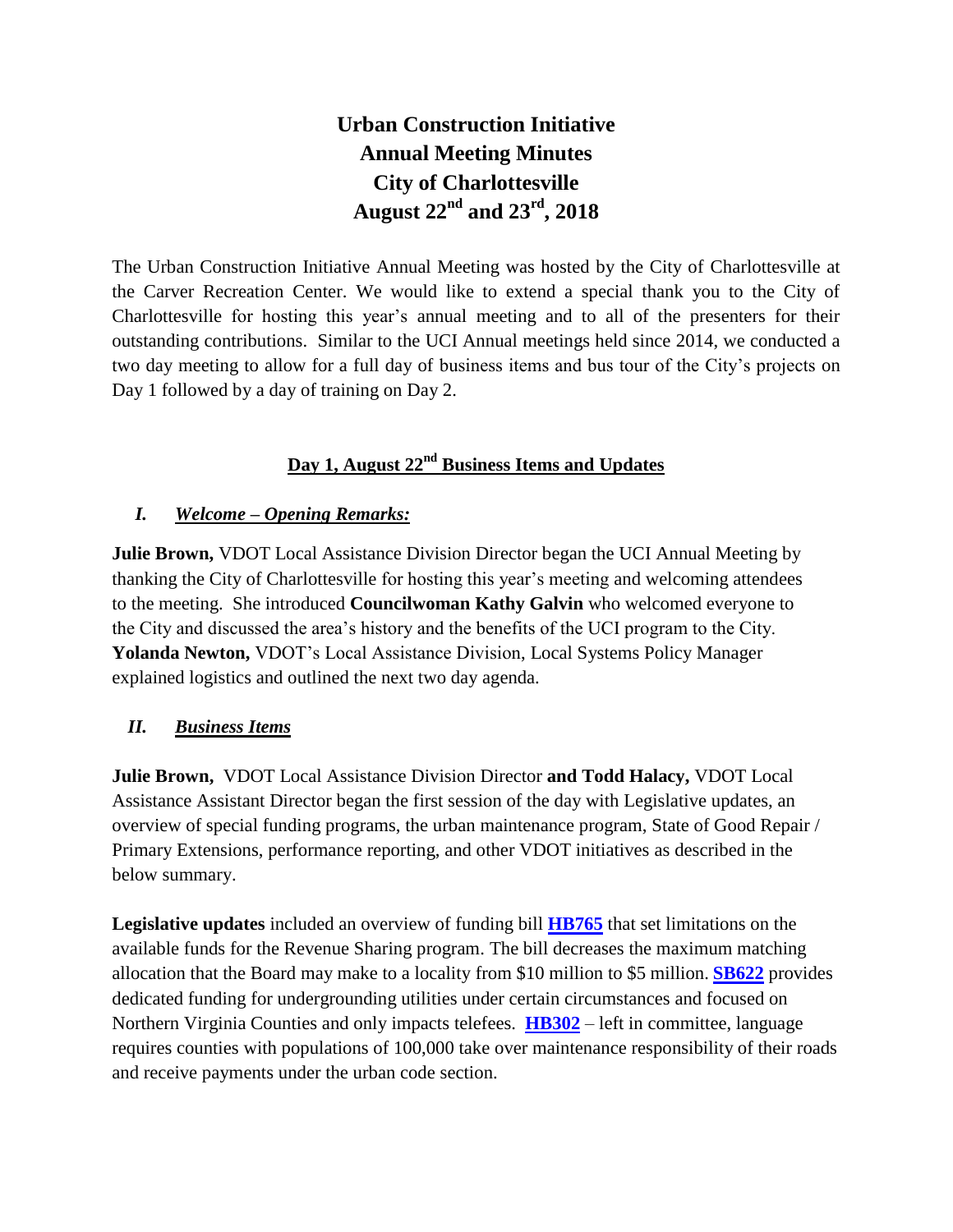Page **2** of **6**

Bills not approved in the final budget include **SB29-Item 453#3s –** held every locality harmless if the payment rate goes down and required the urban maintenance payment budget be increased at the same rate as the CPI. **HB30-Item 453 #3h** urban maintenance set aside out of Virginia Beach's urban maintenance payments for the installation of sound wall on Route 13.

**Past Approved Legislation** – [2016 Appropriations Act](https://budget.lis.virginia.gov/item/2016/1/HB30/Introduced/1/436/PDF/) (HB30, Item 436 C.2). Local Assistance worked with district staff and localities to review project balances and to transfer surplus funds to fully fund active projects. **Payments to Cities and Towns for moving lanes converted to bike lanes -** [HB 2023](http://lis.virginia.gov/cgi-bin/legp604.exe?171+sum+HB2023) . Allows payments to Cities and Towns for moving lane miles converted to bicycle lanes after July 1, 2014. Requires a Professional Engineer's certification. Limited to 50 moving lane miles of 3% of total lane miles whichever is less. Any conversions of thru lanes receiving payments for bicycle or transit only must follow the U-1 process.

An overview was given of the **Local Programs Administered by Local Assistance Division** including an overview of the **Revenue Sharing Program**. Julie explained that the maximum allocation the program can receive each year is \$100 million with a locality limit of \$5 million each year and a lifetime limit of \$10 million. Applications for FY21 and FY22 will be accepted next year for the Revenue Sharing and **Transportation Alternatives Programs** and both programs will include a pre-application. An overview as also given for the **Access Roads , Surface Transportation Block Set Aside, Urban Local Payments, State of Good Repair (SGR) Primary Extension Paving and Locally Owned Bridge Programs.** Additional information can be found in the link Business Items link below.

**Performance Reporting** was discussed. Local Assistance maintains historical statistics for on time delivery for each locality (based on the data in our systems). Every locality can access that summary and other performance data on our LAD portal. Several of you asked about how to access that site and it is as follows:

• The forms are available on the external forms site (IT section) located at: <http://vdotforms.vdot.virginia.gov/SearchResults.aspx?lngDivisionID=12>

• The system you will identify as requesting access will be "OVD - Performance Reporting".

• You/staff can return the forms to your PC to forward to LAD, or you can submit them directly to LAD (Jay Lindsey or John Simmers). Electronic versions are acceptable as long as they are signed.

Once the account has been established, our IT folks will send you an email with the login information/instructions.

The **Other VDOT Initiatives** presentation included a [video](https://www.youtube.com/watch?v=pKYsvSuCrGU&feature=youtu.be) from VDOT's Commissioner, Stephen Brich, in which he shared his vision for VDOT in the coming year. There was also brief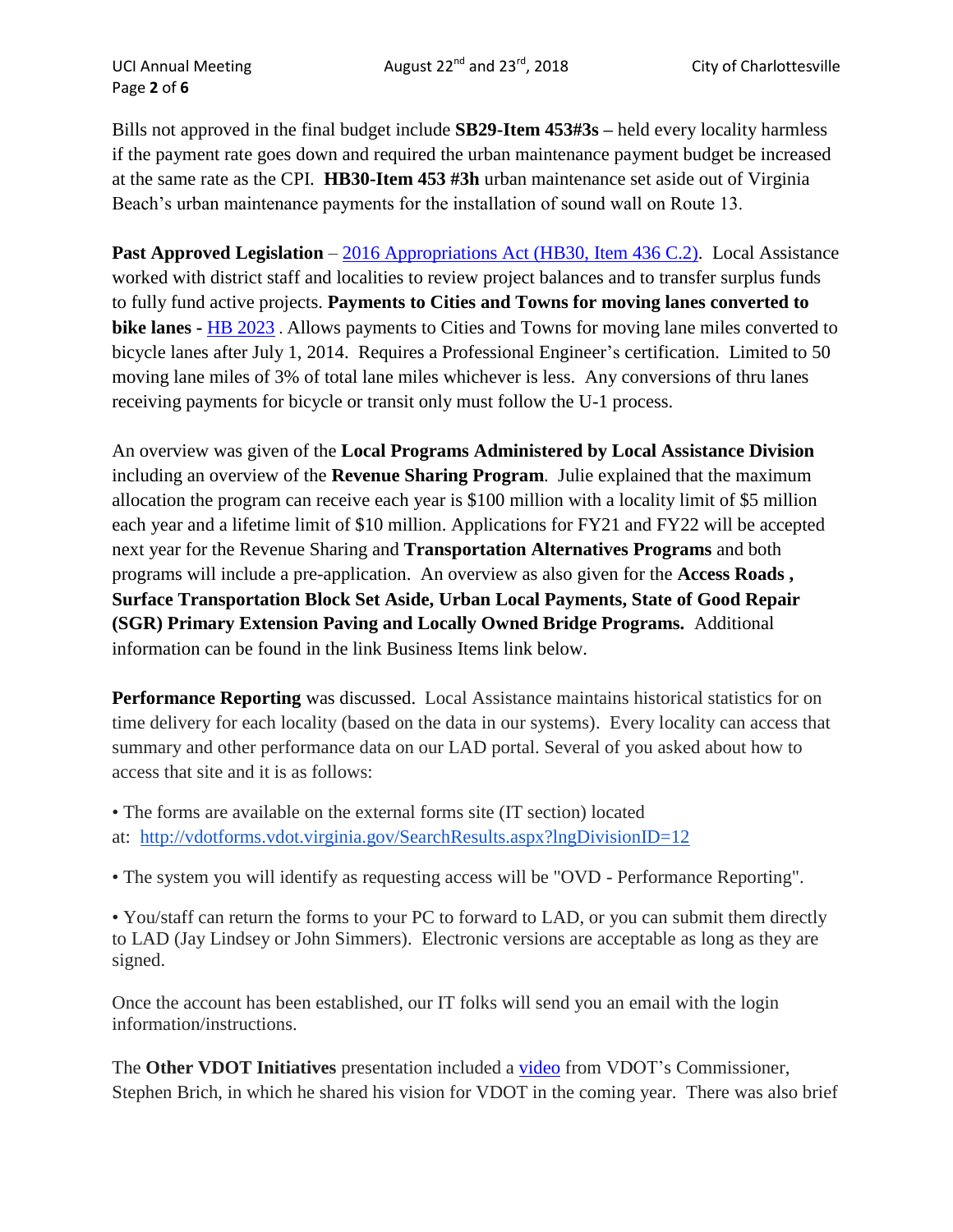discussion on VDOT's Business Plan, Dashboard and the pilot for electronic signatures for agreements.

**Michaela McCain, VDOT Local Assistance Division, Outreach Coordinator** presented an update to the **Qualifications Program** and explained the program concept that could potentially replace or modify the current RtA process for evaluating a locality capability to administer projects. She also gave an overview of states that currently have a qualification type program and the program benefits.

The entire Session II presentation can be found at the separate link labeled "Business Items"

### **III.** *UCI Workgroup Update*

**Lamont Benjamin,** City of Richmond and member of the UCI Workgroup gave an **Overview of Goals from the UCI Workgroup** which included an overview of the strategic long term direction of the UCI program; the UCI Accomplishment document; a modified programmatic agreement to include other programs; completeness review checklist; a Certification Guide and development of a UCI Tiered Certification program which will likely fit into the qualifications program. Members of the UCI workgroup and outside the workgroup are assigned to lead and work on each goal. A description of each goal and status can be found at the separate link "UCI Workgroup Update".

#### **IV.** *Lunch / Bus Tour*

The City of Charlottesville provided lunch and bus tour of 10 projects throughout the City. A description of projects on the tour can be found at the separate link "Bus Tour"

#### **V.** *Business Items Continued*

**Yolanda Newton** presented **UCI Project Closeout and Quarterly Payments** and gave an overview of VDOT and Locality roles related to **UCI** quarterly payments and how the 2016 Appropriations Act and reconciliation affected UCI active projects as of January 1, 2018. Keeping accurate records during the life of the project is essential for proper billing to FHWA and reimbursement to localities and makes the project closeout process flow smoothly. She also reiterated Annual Financial Reports from UCI localities are due by August  $31<sup>st</sup>$  of each year.

Ms. Newton also gave an update to **Urban Maintenance Payments** and how data is currently entered into both the UMIS and RIMS systems until full transition to RIMS can occur. U-1 forms, resolutions and maps are due to the local VDOT contact by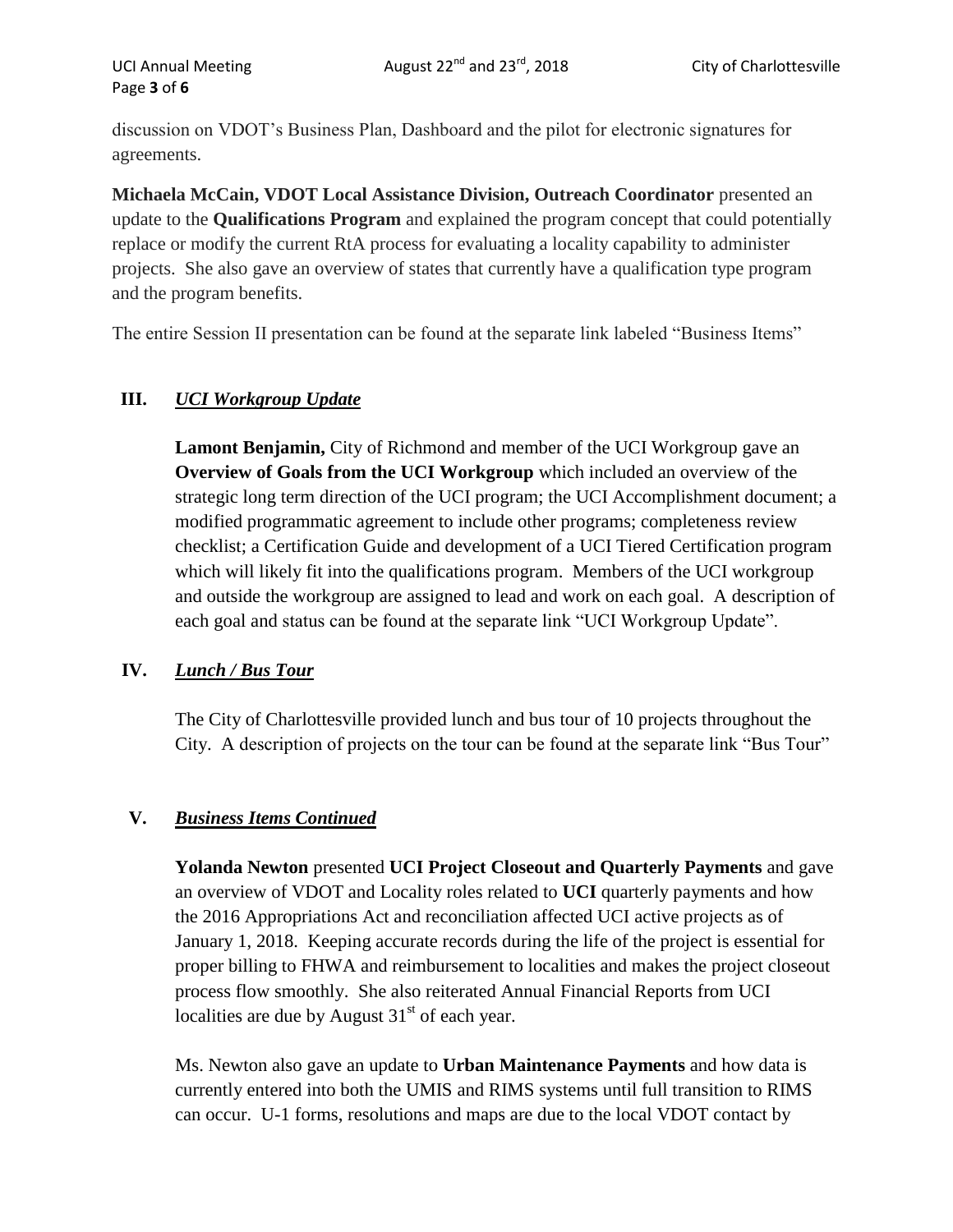February 1 of each year and to Local Assistance by April 1 of each year to be eligible for maintenance payments the following fiscal year. She explained there are currently 4 separate letters mailed to localities notifying them of street payments, additions and deletions by functional classification within localities, VA Port authority payments and overweight permit fee revenue payments. These letters will be consolidated as much as possible next fiscal year and will be mailed electronically. Additional information can be found at the link labeled "UCI Quarterly Payments and Urban Maintenance Payments".

**John Leonard, VDOT** Local Assistance Division, Urban Program Manager, presented an update to the **RIMS/UMIS Geo-referencing** project. This project was intended to replace the manual Urban Maintenance Inventory System (UMIS) and allow the urban street data to be georeferenced. This project is in the final stages and combines the UMIS data into a geospatial layer with a centerline dataset on the Roadway Network System (RNS). Mr. Leonard displayed the Public UMIS Map and explained the current view and what to expect once the project is complete. When the project is complete, localities will be able to see the streets they receive maintenance payments as well as the streets not included in payment. The full presentation can be found at the separate link named "RIMS-UMIS Georeferencing".

## **Day 2, August 23rd Day of Training**

#### *I. Welcome*

**Yolanda Newton**, VDOT's Local Assistance Division, Local Systems Policy Manager, welcomed everyone to Day 2 of the UCI Annual Meeting, and introduced **Mr. Alex Ikefuna**, City of Charlottesville, Director of Neighborhood Development Services. Mr. Ikefuna welcomed everyone to the meeting, thanked members of Local Assistance for working with Charlottesville and gave a brief history of Charlottesville and what the City has to offer.

Ms. Newton introduced **Mr. Rob Cary,** VDOT Deputy Chief Commissioner. Mr. Cary talked about various VDOT initiatives and some major projects in Virginia and reiterated the importance of the partnership between VDOT and local governments and safety on both VDOT and local projects.

#### *II. Training Session #1: Funding Program Overview*

**Kim Pryor,** VDOT's Infrastructure Investment Division Director**,** presented on the **Smart Scale Application Portal – Non-VDOT Administered Projects Module (NVAP)** and **Smart Scale Funding Update – Pre-applications.**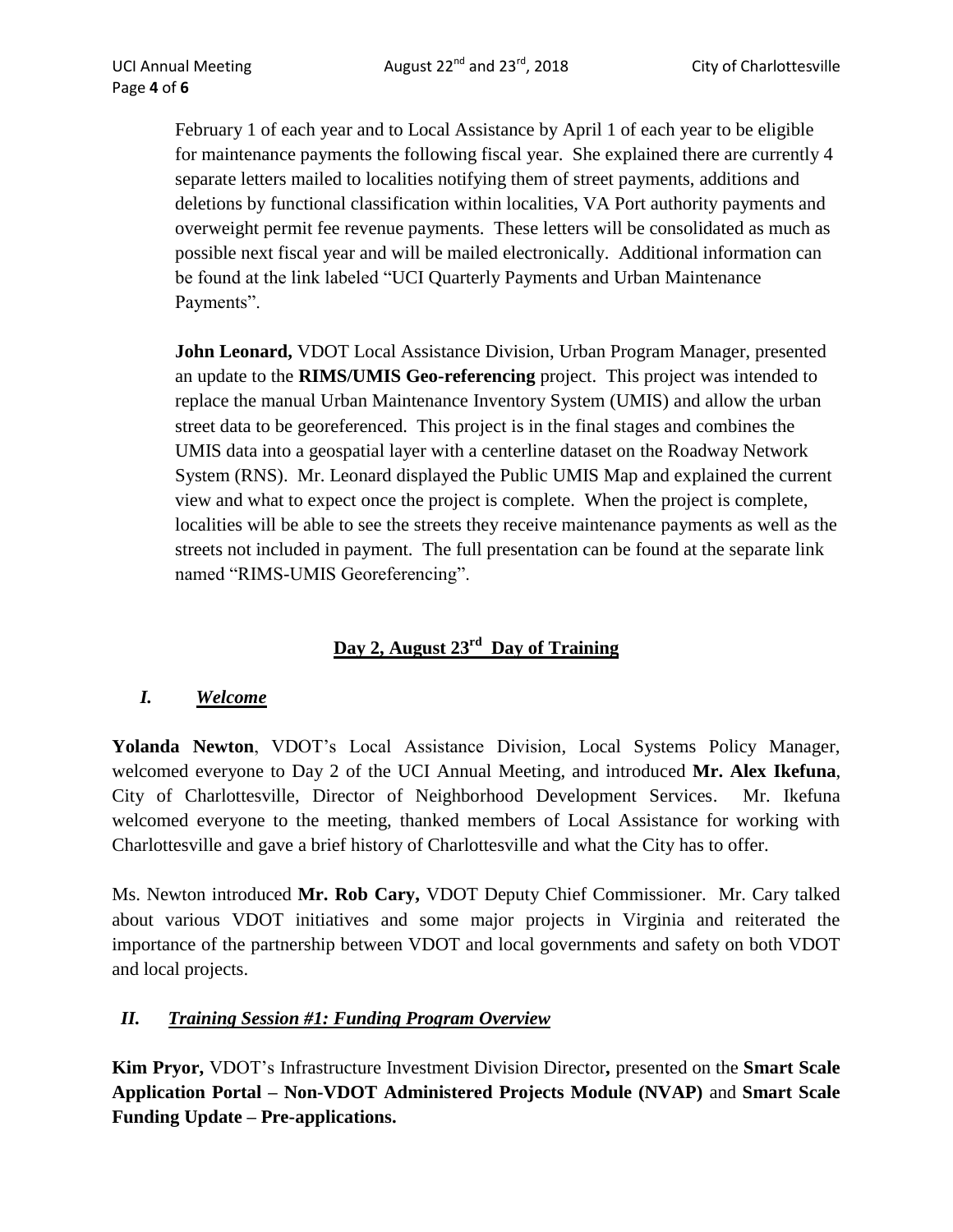Localities deliver a significant number of transportation projects in Virginia. The **NVAP** module of the Smart Portal was developed for localities to enter construction data about those projects. Information needed in the Dashboard will be collected through the NVAP module. Ms. Pryor gave an overview of the NVAP module including milestones for key accomplishments. Ms. Pryor's entire presentation can be found at a separate link labeled "Smart Scale Application Portal – NVAP "

Ms. Pryor's gave an update of Smart Scale Funding to include policy changes for Round 3, Round 3 schedule and statistics, pre-screening and schedule for 2018 and 2019. For additional details on this presentation, see the separate link labeled "Smart Scale and SYIP Update".

**Jay Styles,** VDOT's Performance and Strategic Planning Director, presented a **Dashboard Update**. Localities play and increasingly important role in program administration. The CTB is placing increased importance on timely delivery of projects. VDOT is held accountable for delivery of projects in the Six Year Improvement Plan (SYIP). Dashboard plays an important role in providing that accountability. Mr. Styles explained the changes in program allocations between VDOT and locally administered projects and what is changing in project development and business rules for on time and on budget project development. The Dashboard can be accessed through this link: [http://dashboard.vasmartscale.org/.](http://dashboard.vasmartscale.org/) Mr. Style's presentation can be found at the separate link "Dashboard".

**Yolanda Newton** presented an update on the **State of Good Repair (SGR) Program for Pavement**. She gave a background of the primary extension projects before and after smart portal and a draft timeline for FY20 applications. The timeline will be shared statewide once finalized. She also presented the draft deallocation process for pavement and bridges that will also be distributed statewide once finalized. Additional information about the Smart Scale Program can be found at this link: [State of Good Repair FAQs.](https://insidevdot.cov.virginia.gov/div/opd/CYNL4/Shared%20Documents/State%20of%20Good%20Repair%20Frequently%20Asked%20Questions.pdf) Ms. Newton's full presentation can be found at separate link labeled "State of Good Repair".

**III.** *Lunch:* Lunch provided by the City of Charlottesville

#### *IV. Training Session #2: LAP MAP Update*

**Amir Salahshoor**, VDOT NoVA District, Local Assistance gave an update of the finalized

# $LAP \oplus Map$

Mr. Salahshoor's full presentation can be found at a separate link labeled "LAPMAP".